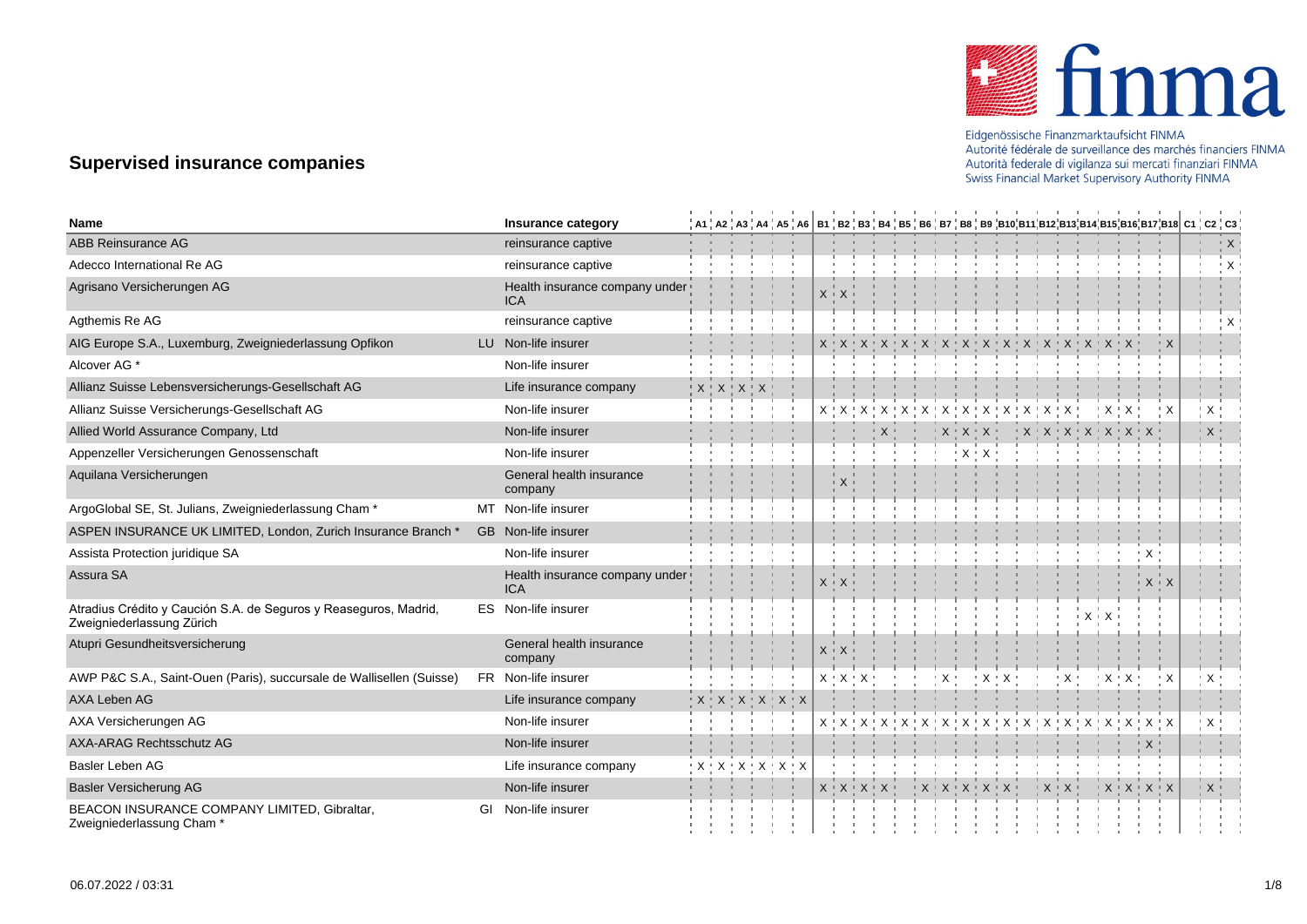# **Supervised insurance companies**



| Name                                                                                                   | Insurance category                              |  |  |  |                                   |  |      |  |                 |                     |                              |  |  |  |    | , A1 , A2 , A3 , A4 , A5 , A6   B1 , B2 , B3 , B4 , B5 , B6 , B7 , B8 , B9 ,B10,B11,B12,B13,B14,B15,B16,B17,B18 C1 , C2 , C3 |
|--------------------------------------------------------------------------------------------------------|-------------------------------------------------|--|--|--|-----------------------------------|--|------|--|-----------------|---------------------|------------------------------|--|--|--|----|------------------------------------------------------------------------------------------------------------------------------|
| Beazley Insurance Designated Activity Company, Dublin, Schweizer<br>Zweigniederlassung Zürich          | IE Non-life insurer                             |  |  |  | $X$ =                             |  | $+X$ |  | $X$ $X$ $X$ $Y$ |                     | $+X +$                       |  |  |  |    |                                                                                                                              |
| Berkshire Hathaway International Insurance Limited, London,<br>Zweigniederlassung Zürich               | GB Non-life insurer                             |  |  |  |                                   |  |      |  |                 |                     | $+X+X+X+X+X+X+X+X+X+X+X+X+X$ |  |  |  |    |                                                                                                                              |
| Branchen Versicherung Genossenschaft                                                                   | Non-life insurer                                |  |  |  |                                   |  |      |  |                 |                     |                              |  |  |  |    |                                                                                                                              |
| Bupa Insurance Limited, London, Switzerland Branch Zurich                                              | GB Health insurance company under<br><b>ICA</b> |  |  |  | $X + X$                           |  |      |  |                 |                     |                              |  |  |  |    |                                                                                                                              |
| CAP, Rechtsschutz-Versicherungsgesellschaft AG                                                         | Non-life insurer                                |  |  |  |                                   |  |      |  |                 |                     |                              |  |  |  |    |                                                                                                                              |
| Cardif Assurance Vie, Paris, Succursale de Zurich *                                                    | FR Life insurance company                       |  |  |  |                                   |  |      |  |                 |                     |                              |  |  |  |    |                                                                                                                              |
| Cardif-Assurances Risques Divers, Paris, Succursale de Zurich *                                        | FR Non-life insurer                             |  |  |  |                                   |  |      |  |                 |                     |                              |  |  |  |    |                                                                                                                              |
| Catalina Worthing Insurance Limited, Worthing, Zweigniederlassung<br>Pfäffikon/Freienbach *            | <b>GB</b> Non-life insurer                      |  |  |  |                                   |  |      |  |                 |                     |                              |  |  |  |    |                                                                                                                              |
| Caterpillar Insurance Company, Jefferson City, Zweigniederlassung<br>Zürich                            | US Non-life insurer                             |  |  |  |                                   |  |      |  |                 |                     |                              |  |  |  |    |                                                                                                                              |
| Catlin Re Schweiz AG                                                                                   | Professional reinsurer                          |  |  |  |                                   |  |      |  |                 |                     |                              |  |  |  | X  |                                                                                                                              |
| CG Car-Garantie Versicherungs-Aktiengesellschaft, Freiburg i. Br.,<br>Zweigniederlassung Therwil       | DE Non-life insurer                             |  |  |  |                                   |  |      |  |                 |                     |                              |  |  |  |    |                                                                                                                              |
| Chubb European Group SE, Courbevoie, Zweigniederlassung Zürich *                                       | GB Non-life insurer                             |  |  |  |                                   |  |      |  |                 |                     |                              |  |  |  |    |                                                                                                                              |
| Chubb Rückversicherungen (Schweiz) AG                                                                  | Professional reinsurer                          |  |  |  |                                   |  |      |  |                 |                     |                              |  |  |  | X. |                                                                                                                              |
| Chubb Versicherungen (Schweiz) AG                                                                      | Non-life insurer                                |  |  |  | $X$ $\uparrow$ $X$ $\uparrow$ $X$ |  |      |  |                 | $X$ $X$ $X$ $X$ $X$ |                              |  |  |  |    | : X                                                                                                                          |
| Cigna Europe Insurance Company S.A.-N.V., Brüssel,<br>Zweigniederlassung Zürich                        | BE Health insurance company under<br>ICA        |  |  |  |                                   |  |      |  |                 |                     |                              |  |  |  |    |                                                                                                                              |
| <b>Clariant Reinsurance AG</b>                                                                         | reinsurance captive                             |  |  |  |                                   |  |      |  |                 |                     |                              |  |  |  |    |                                                                                                                              |
| CNA Insurance Company Limited, London, Zweigniederlassung Cham <sup>*</sup>                            | <b>GB</b> Non-life insurer                      |  |  |  |                                   |  |      |  |                 |                     |                              |  |  |  |    |                                                                                                                              |
| Coface Re SA                                                                                           | Professional reinsurer                          |  |  |  |                                   |  |      |  |                 |                     |                              |  |  |  | X. |                                                                                                                              |
| COMPAGNIE FRANCAISE D'ASSURANCE POUR LE COMMERCE<br>EXTERIEUR, à Bois-Colombes, succursale de Lausanne | FR Non-life insurer                             |  |  |  |                                   |  |      |  |                 |                     |                              |  |  |  |    |                                                                                                                              |
| CONCORDIA Versicherungen AG                                                                            | Health insurance company under<br>ICA           |  |  |  |                                   |  |      |  |                 |                     |                              |  |  |  |    |                                                                                                                              |
| Coop Rechtsschutz AG                                                                                   | Non-life insurer                                |  |  |  |                                   |  |      |  |                 |                     |                              |  |  |  |    |                                                                                                                              |
| Credendo - Guarantees & Speciality Risks SA, Woluwe-Saint-Pierre,<br>succursale de Genève              | <b>BE</b> Non-life insurer                      |  |  |  |                                   |  |      |  |                 |                     |                              |  |  |  |    | ⊢X                                                                                                                           |
| <b>CROWN INSURANCE SA</b>                                                                              | reinsurance captive                             |  |  |  |                                   |  |      |  |                 |                     |                              |  |  |  |    |                                                                                                                              |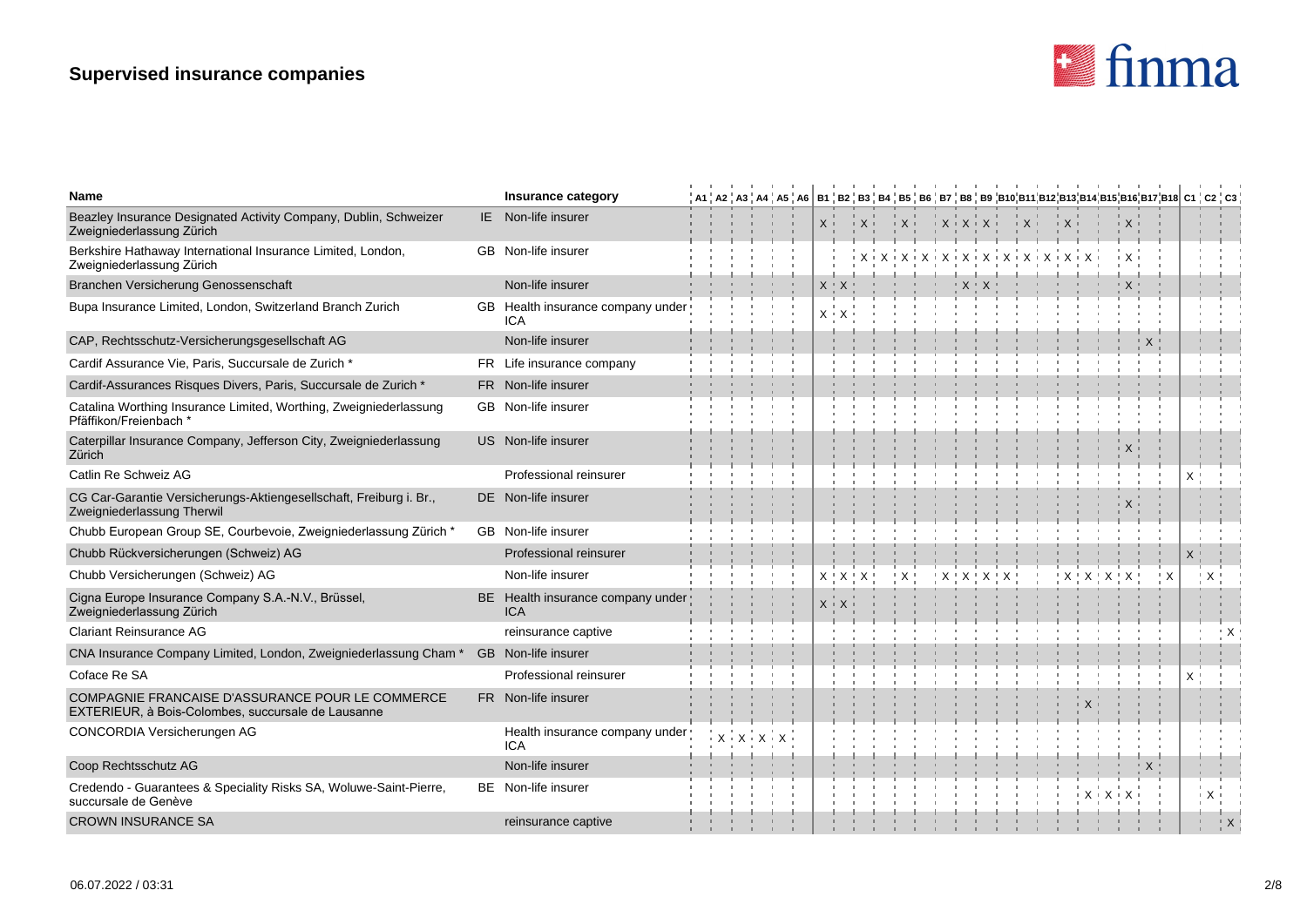

| Name                                                                                      | Insurance category                           |  |  |  |              |  |  |  |          |  |  |  |         |                | ,A1,A2,A3,A4,A5,A6 B1,B2,B3,B4,B5,B6,B7,B8,B9,B10,B11,B12,B13,B14,B15,B16,B17,B18  C1,C2,C3 |
|-------------------------------------------------------------------------------------------|----------------------------------------------|--|--|--|--------------|--|--|--|----------|--|--|--|---------|----------------|---------------------------------------------------------------------------------------------|
| CSS Versicherung AG                                                                       | Health insurance company under<br>ICA        |  |  |  | $X \times X$ |  |  |  | $+X+X+X$ |  |  |  | + Χ + Χ |                | X                                                                                           |
| Deutsche Rückversicherung Schweiz AG                                                      | Professional reinsurer                       |  |  |  |              |  |  |  |          |  |  |  |         |                | X                                                                                           |
| Dextra Rechtsschutz AG                                                                    | Non-life insurer                             |  |  |  |              |  |  |  |          |  |  |  |         |                |                                                                                             |
| Doutors Réassurance SA                                                                    | reinsurance captive                          |  |  |  |              |  |  |  |          |  |  |  |         |                | <u>'</u> X                                                                                  |
| <b>DSM RE Switzerland AG</b>                                                              | reinsurance captive                          |  |  |  |              |  |  |  |          |  |  |  |         |                | <u>'</u> X                                                                                  |
| Echo Rückversicherungs-AG                                                                 | Professional reinsurer                       |  |  |  |              |  |  |  |          |  |  |  |         |                | X                                                                                           |
| EGK Privatversicherungen AG                                                               | Health insurance company under<br><b>ICA</b> |  |  |  |              |  |  |  |          |  |  |  |         |                |                                                                                             |
| <b>EGLESIA AG</b>                                                                         | reinsurance captive                          |  |  |  |              |  |  |  |          |  |  |  |         |                |                                                                                             |
| emmental versicherung Genossenschaft                                                      | Non-life insurer                             |  |  |  |              |  |  |  |          |  |  |  |         |                |                                                                                             |
| Engineering Re AG                                                                         | reinsurance captive                          |  |  |  |              |  |  |  |          |  |  |  |         |                |                                                                                             |
| EPONA société coopérative mutuelle d'assurance générale des<br>animaux *                  | Non-life insurer                             |  |  |  |              |  |  |  |          |  |  |  |         |                |                                                                                             |
| EPONA, société d'assurance générale des animaux SA                                        | Non-life insurer                             |  |  |  |              |  |  |  |          |  |  |  |         |                |                                                                                             |
| ERGO Versicherung Aktiengesellschaft, Düsseldorf,<br>Zweigniederlassung Cham <sup>*</sup> | DE Non-life insurer                          |  |  |  |              |  |  |  |          |  |  |  |         |                |                                                                                             |
| Euler Hermes Reinsurance AG                                                               | Professional reinsurer                       |  |  |  |              |  |  |  |          |  |  |  |         |                |                                                                                             |
| Euler Hermes SA, Brüssel, Zweigniederlassung Wallisellen                                  | BE Non-life insurer                          |  |  |  |              |  |  |  |          |  |  |  |         |                |                                                                                             |
| Europ Assistance (Suisse) Assurances SA                                                   | Non-life insurer                             |  |  |  |              |  |  |  |          |  |  |  |         | $\mathbf{X}^+$ |                                                                                             |
| <b>EUROPA Re AG</b>                                                                       | Professional reinsurer                       |  |  |  |              |  |  |  |          |  |  |  |         |                |                                                                                             |
| European Liability Insurance for the Nuclear Industry, Evere (Brussels),<br>Zug Branch    | BE Non-life insurer                          |  |  |  |              |  |  |  |          |  |  |  |         |                |                                                                                             |
| European Mutual Association for Nuclear Insurance, Evere (Brussels),<br>Zug Branch        | BE Non-life insurer                          |  |  |  |              |  |  |  |          |  |  |  |         |                |                                                                                             |
| <b>Firstcaution SA</b>                                                                    | Non-life insurer                             |  |  |  |              |  |  |  |          |  |  |  |         |                |                                                                                             |
| FM INSURANCE COMPANY LIMITED, Maidenhead, Schweizerische<br>Zweigniederlassung Bern *     | GB Non-life insurer                          |  |  |  |              |  |  |  |          |  |  |  |         |                |                                                                                             |
| FM Insurance Europe S.A., Luxemburg, Zweigniederlassung Bern                              | LU Non-life insurer                          |  |  |  |              |  |  |  |          |  |  |  |         |                |                                                                                             |
| Fortuna Rechtsschutz-Versicherungs-Gesellschaft AG                                        | Non-life insurer                             |  |  |  |              |  |  |  |          |  |  |  |         |                |                                                                                             |
| GAN ASSURANCES, Paris, succursale de Lausanne *                                           | FR Non-life insurer                          |  |  |  |              |  |  |  |          |  |  |  |         |                |                                                                                             |
| Gartenbau-Versicherung VVaG, Wiesbaden (DE), Zweigniederlassung<br>Schweiz, Zürich        | DE Non-life insurer                          |  |  |  |              |  |  |  |          |  |  |  |         |                |                                                                                             |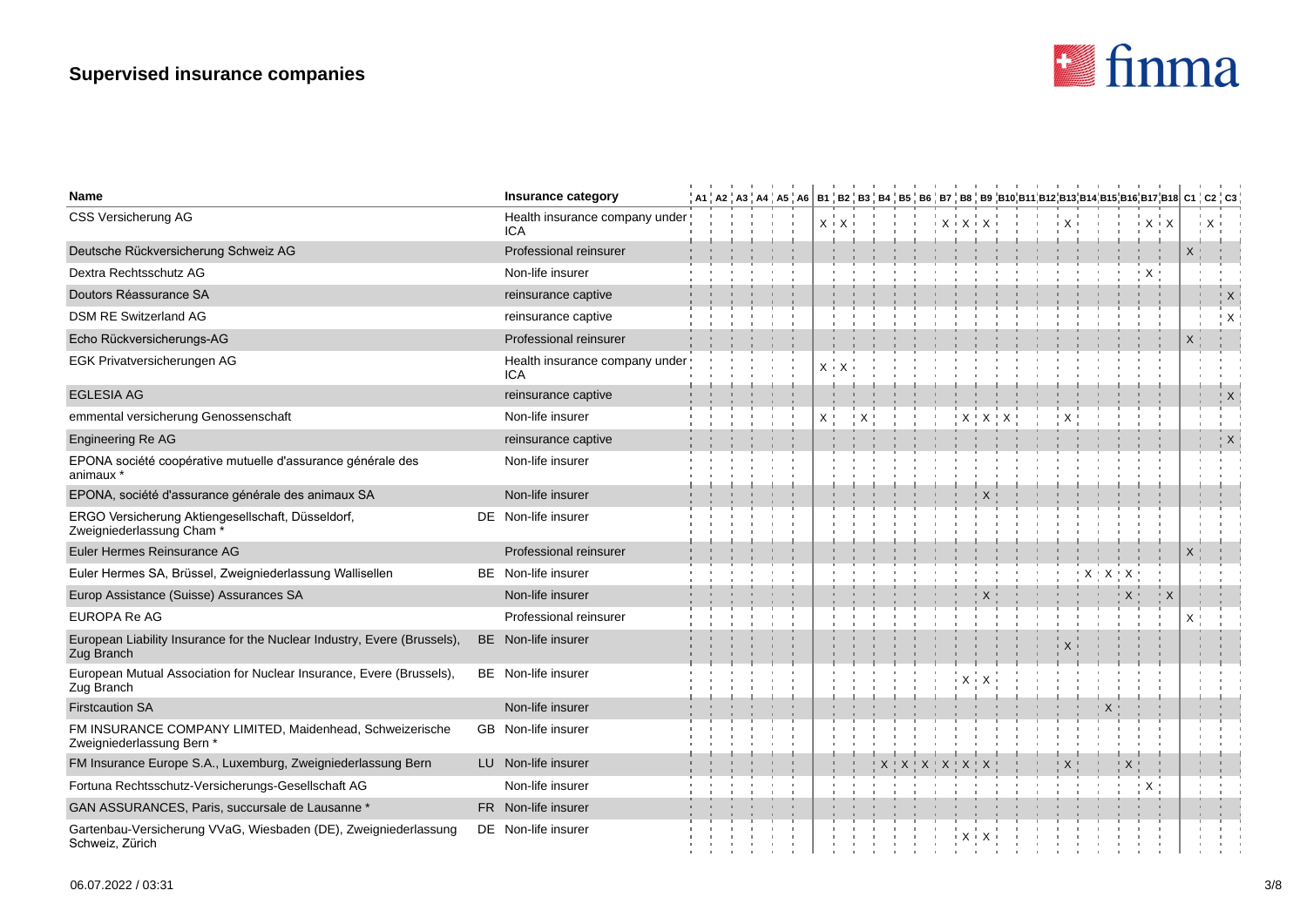

| <b>Name</b>                                                                            | Insurance category                           |  |                                                                 |  |   |                               |           |  |  |                                                                 |  |  |               |  | , A1 , A2 , A3 , A4 , A5 , A6   B1 , B2 , B3 , B4 , B5 , B6 , B7 , B8 , B9 ,B10,B11,B12,B13,B14,B15,B16,B17,B18 C1 , C2 , C3 |
|----------------------------------------------------------------------------------------|----------------------------------------------|--|-----------------------------------------------------------------|--|---|-------------------------------|-----------|--|--|-----------------------------------------------------------------|--|--|---------------|--|------------------------------------------------------------------------------------------------------------------------------|
| <b>GENERALI Assurances Générales SA</b>                                                | Non-life insurer                             |  |                                                                 |  |   |                               |           |  |  |                                                                 |  |  |               |  |                                                                                                                              |
| Generali Personenversicherungen AG                                                     | Life insurance company                       |  | ! X ! X ! X ! X ! X ! X                                         |  |   |                               |           |  |  |                                                                 |  |  |               |  |                                                                                                                              |
| Genossenschaft Krankengeldversicherung JardinSuisse                                    | Health insurance company under<br><b>ICA</b> |  |                                                                 |  |   |                               |           |  |  |                                                                 |  |  |               |  |                                                                                                                              |
| Genossenschaft Krankenkasse Steffisburg                                                | General health insurance<br>company          |  |                                                                 |  |   |                               |           |  |  |                                                                 |  |  |               |  |                                                                                                                              |
| Genossenschaft SLKK VERSICHERUNGEN                                                     | Health insurance company under<br><b>ICA</b> |  |                                                                 |  |   |                               |           |  |  |                                                                 |  |  |               |  |                                                                                                                              |
| Glacier Reinsurance AG                                                                 | Professional reinsurer                       |  |                                                                 |  |   |                               |           |  |  |                                                                 |  |  |               |  |                                                                                                                              |
| Great Lakes Insurance SE, München, Zweigniederlassung Cham                             | DE Non-life insurer                          |  |                                                                 |  |   |                               | ' X ' X ' |  |  |                                                                 |  |  |               |  |                                                                                                                              |
| Groupe Mutuel Assurances GMA SA                                                        | Health insurance company under<br><b>ICA</b> |  |                                                                 |  | Х |                               |           |  |  |                                                                 |  |  |               |  |                                                                                                                              |
| Groupe Mutuel Vie GMV SA                                                               | Life insurance company                       |  |                                                                 |  |   |                               |           |  |  |                                                                 |  |  |               |  |                                                                                                                              |
| GVB Privatversicherungen AG                                                            | Non-life insurer                             |  |                                                                 |  |   |                               |           |  |  |                                                                 |  |  |               |  |                                                                                                                              |
| HCC International Insurance Company Plc, London,<br>Zweigniederlassung Zürich          | GB Non-life insurer                          |  |                                                                 |  |   |                               |           |  |  |                                                                 |  |  |               |  |                                                                                                                              |
| HDI Global SE, Hannover, Niederlassung Zürich/Schweiz                                  | DE Non-life insurer                          |  |                                                                 |  |   |                               |           |  |  | $X$ $\cdot$ $X$ $\cdot$ $X$ $\cdot$ $X$ $\cdot$ $X$ $\cdot$ $X$ |  |  |               |  |                                                                                                                              |
| Helsana Rechtsschutz AG                                                                | Non-life insurer                             |  |                                                                 |  |   |                               |           |  |  |                                                                 |  |  |               |  |                                                                                                                              |
| Helsana Unfall AG                                                                      | Non-life insurer                             |  |                                                                 |  |   |                               |           |  |  |                                                                 |  |  |               |  | $\cdot$ X                                                                                                                    |
| Helsana Zusatzversicherungen AG                                                        | Health insurance company under<br><b>ICA</b> |  |                                                                 |  |   |                               |           |  |  |                                                                 |  |  |               |  |                                                                                                                              |
| Helvetia Schweizerische Lebensversicherungsgesellschaft AG                             | Life insurance company                       |  | $X$ $\cdot$ $X$ $\cdot$ $X$ $\cdot$ $X$ $\cdot$ $X$ $\cdot$ $X$ |  |   |                               |           |  |  |                                                                 |  |  |               |  |                                                                                                                              |
| Helvetia Schweizerische Versicherungsgesellschaft AG                                   | Non-life insurer                             |  |                                                                 |  |   |                               |           |  |  |                                                                 |  |  | X   X   X   X |  | $\propto$                                                                                                                    |
| HOTELA ASSURANCES SA                                                                   | Non-life insurer                             |  |                                                                 |  |   | $X$ $\uparrow$ $X$ $\uparrow$ |           |  |  |                                                                 |  |  |               |  |                                                                                                                              |
| IDA INSURANCE LIMITED, Valletta (Malta), Zweigniederlassung Cham                       | MT Non-life insurer                          |  |                                                                 |  |   |                               |           |  |  |                                                                 |  |  |               |  |                                                                                                                              |
| Ikano Re AG                                                                            | Professional reinsurer                       |  |                                                                 |  |   |                               |           |  |  |                                                                 |  |  |               |  |                                                                                                                              |
| Império Assurances et Capitalisation SA, à Levallois Perret, succursale<br>de Lausanne | FR Life insurance company                    |  |                                                                 |  |   |                               |           |  |  |                                                                 |  |  |               |  |                                                                                                                              |
| Infrassure Ltd *                                                                       | Non-life insurer                             |  |                                                                 |  |   |                               |           |  |  |                                                                 |  |  |               |  |                                                                                                                              |
| innova Versicherungen AG                                                               | Health insurance company under<br><b>ICA</b> |  |                                                                 |  | X |                               |           |  |  |                                                                 |  |  |               |  |                                                                                                                              |
| Inreska Limited, Guernsey, Swiss Branch                                                | GG Non-life insurer                          |  |                                                                 |  |   |                               |           |  |  |                                                                 |  |  |               |  |                                                                                                                              |
| Inter Partner Assistance, Bruxelles, succursale de Genève *                            | <b>BE</b> Non-life insurer                   |  |                                                                 |  |   |                               |           |  |  |                                                                 |  |  |               |  |                                                                                                                              |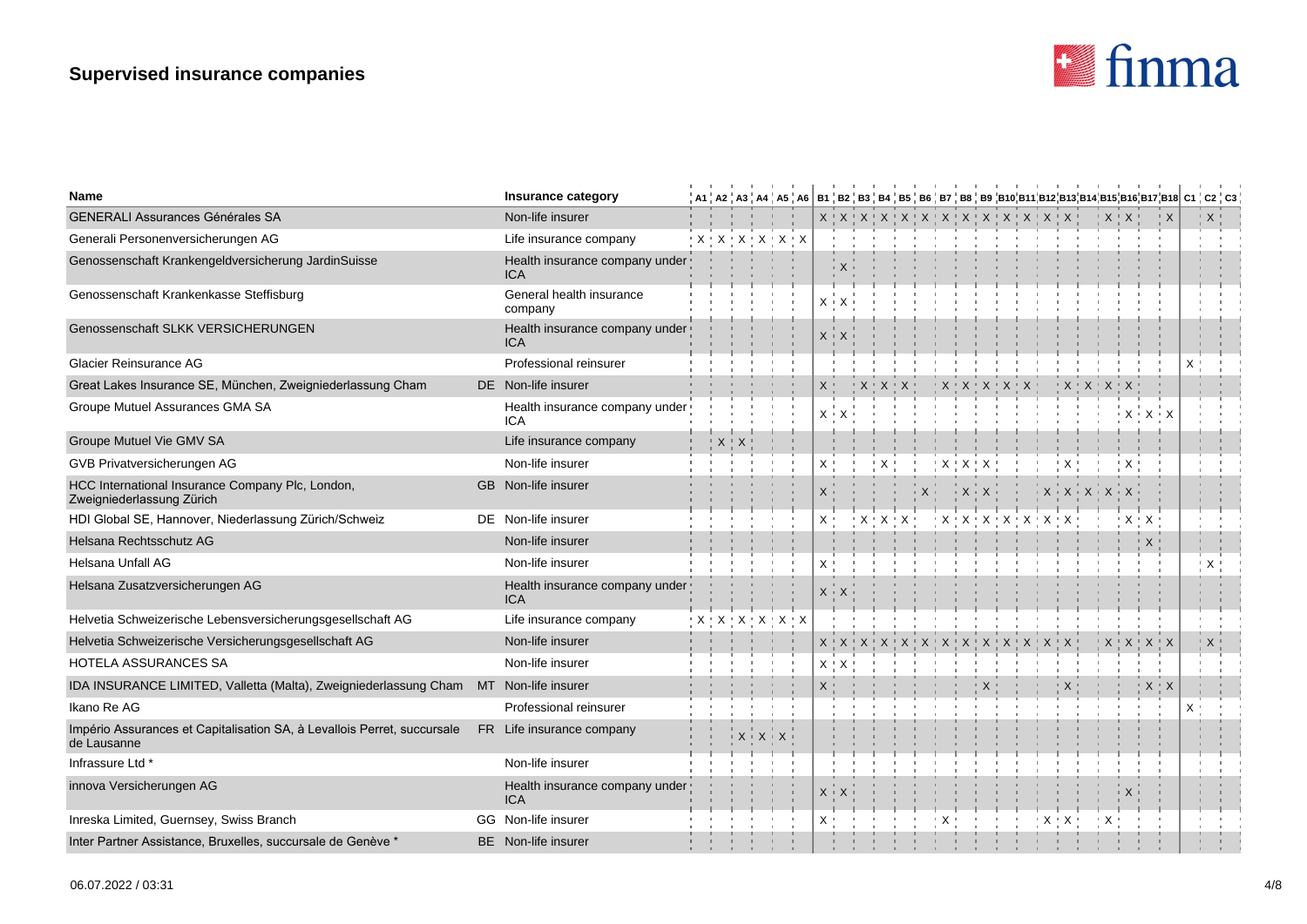

| <b>Name</b>                                                                                                | Insurance category                           |  |                             |                                 |       |  |  |                                                                                                                                                          |  |  |            |                         |  |   | , A1 , A2 , A3 , A4 , A5 , A6   B1 , B2 , B3 , B4 , B5 , B6 , B7 , B8 , B9 ,B10,B11,B12,B13,B14,B15,B16,B17,B18 C1 , C2 , C3 |
|------------------------------------------------------------------------------------------------------------|----------------------------------------------|--|-----------------------------|---------------------------------|-------|--|--|----------------------------------------------------------------------------------------------------------------------------------------------------------|--|--|------------|-------------------------|--|---|------------------------------------------------------------------------------------------------------------------------------|
| Intercona Re AG                                                                                            | Professional reinsurer                       |  |                             |                                 |       |  |  |                                                                                                                                                          |  |  |            |                         |  |   |                                                                                                                              |
| Intracap Insurance Ltd                                                                                     | reinsurance captive                          |  |                             |                                 |       |  |  |                                                                                                                                                          |  |  |            |                         |  |   | $\frac{1}{2}$ X                                                                                                              |
| iptiQ EMEA P&C S.A., Luxembourg, Zweigniederlassung Zürich                                                 | LU Non-life insurer                          |  |                             |                                 |       |  |  |                                                                                                                                                          |  |  |            |                         |  |   |                                                                                                                              |
| Korean Reinsurance Switzerland AG                                                                          | Professional reinsurer                       |  |                             |                                 |       |  |  |                                                                                                                                                          |  |  |            |                         |  |   |                                                                                                                              |
| KOT INSURANCE COMPANY AG                                                                                   | reinsurance captive                          |  |                             |                                 |       |  |  |                                                                                                                                                          |  |  |            |                         |  |   | $\cdot$ X                                                                                                                    |
| KPT Versicherungen AG                                                                                      | Health insurance company under<br>ICA        |  |                             |                                 | $X +$ |  |  |                                                                                                                                                          |  |  |            |                         |  |   |                                                                                                                              |
| Krankenkasse Luzerner Hinterland                                                                           | General health insurance<br>company          |  |                             |                                 | X +   |  |  |                                                                                                                                                          |  |  |            |                         |  |   |                                                                                                                              |
| K-Tipp Rechtsschutz AG                                                                                     | Non-life insurer                             |  |                             |                                 |       |  |  |                                                                                                                                                          |  |  |            |                         |  |   |                                                                                                                              |
| Liberty Mutual Insurance Europe SE, Leudelange, Zweigniederlassung<br>Zürich                               | LU Non-life insurer                          |  |                             |                                 |       |  |  |                                                                                                                                                          |  |  |            |                         |  |   |                                                                                                                              |
| Limmat Versicherungs-Gesellschaft AG *                                                                     | Non-life insurer                             |  |                             |                                 |       |  |  |                                                                                                                                                          |  |  |            |                         |  |   |                                                                                                                              |
| Lloyd's, London, Zweigniederlassung Zürich                                                                 | GB Non-life insurer                          |  |                             |                                 | Χ'    |  |  |                                                                                                                                                          |  |  |            |                         |  |   |                                                                                                                              |
| LONDON GENERAL INSURANCE COMPANY LIMITED, à Staines-<br>upon-Thames, succursale de Vevey (Suisse)          | GB Non-life insurer                          |  |                             |                                 |       |  |  |                                                                                                                                                          |  |  |            |                         |  |   |                                                                                                                              |
| Mannheimer Versicherung Aktiengesellschaft, Mannheim,<br>Zweigniederlassung Schweiz, Zürich                | DE Non-life insurer                          |  |                             |                                 | $X +$ |  |  | $\vdash \mathsf{X} \vdash \mathsf{X} \vdash \mathsf{X} \vdash \mathsf{X} \vdash \mathsf{X} \vdash \mathsf{X} \vdash \mathsf{X} \vdash \mathsf{X} \vdash$ |  |  |            |                         |  |   |                                                                                                                              |
| Markel Insurance SE, München, Zweigniederlassung Küsnacht                                                  | DE Non-life insurer                          |  |                             |                                 |       |  |  | $X$ $X$ $X$ $X$ $X$ $Y$                                                                                                                                  |  |  |            | $X$ $X$ $X$ $X$ $X$ $X$ |  |   |                                                                                                                              |
| MARKEL INTERNATIONAL INSURANCE COMPANY LIMITED, London. GB Non-life insurer<br>Switzerland Branch Kusnacht |                                              |  |                             |                                 | X     |  |  | $\mathbf{X} \times \mathbf{X} + \mathbf{X} + \mathbf{X} + \mathbf{X} + \mathbf{X}$                                                                       |  |  | $+X+X+X+X$ |                         |  |   |                                                                                                                              |
| Medical Insurance Company Limited, Dublin, succursale de Collonge-<br>Bellerive *                          | IE Non-life insurer                          |  |                             |                                 |       |  |  |                                                                                                                                                          |  |  |            |                         |  |   |                                                                                                                              |
| <b>MS Amlin AG</b>                                                                                         | Professional reinsurer                       |  |                             |                                 |       |  |  |                                                                                                                                                          |  |  |            |                         |  |   |                                                                                                                              |
| Munot Re AG                                                                                                | reinsurance captive                          |  |                             |                                 |       |  |  |                                                                                                                                                          |  |  |            |                         |  |   | $\mathbb{R}^n$ X                                                                                                             |
| Neptunia Marine Insurance Ltd                                                                              | Non-life insurer                             |  |                             |                                 |       |  |  | $X$ $\cdot$ $X$                                                                                                                                          |  |  |            |                         |  |   | $X^+$                                                                                                                        |
| New Reinsurance Company Ltd.                                                                               | Professional reinsurer                       |  |                             |                                 |       |  |  |                                                                                                                                                          |  |  |            |                         |  | X |                                                                                                                              |
| ÖKK Versicherungen AG                                                                                      | Health insurance company under<br><b>ICA</b> |  |                             |                                 |       |  |  |                                                                                                                                                          |  |  |            |                         |  |   |                                                                                                                              |
| OMNIUM REINSURANCE COMPANY SA                                                                              | reinsurance captive                          |  |                             |                                 |       |  |  |                                                                                                                                                          |  |  |            |                         |  |   | $\mathsf{X}$                                                                                                                 |
| Orion Rechtsschutz-Versicherung AG                                                                         | Non-life insurer                             |  |                             |                                 |       |  |  |                                                                                                                                                          |  |  |            |                         |  |   |                                                                                                                              |
| Palladio Versicherungen AG *                                                                               | Life insurance company                       |  |                             |                                 |       |  |  |                                                                                                                                                          |  |  |            |                         |  |   |                                                                                                                              |
| Pax, Schweizerische Lebensversicherungs-Gesellschaft AG                                                    | Life insurance company                       |  | $'$ $X$ $'$ $X$ $'$ $X$ $'$ | $\frac{1}{2}$ X $\frac{1}{2}$ X |       |  |  |                                                                                                                                                          |  |  |            |                         |  |   |                                                                                                                              |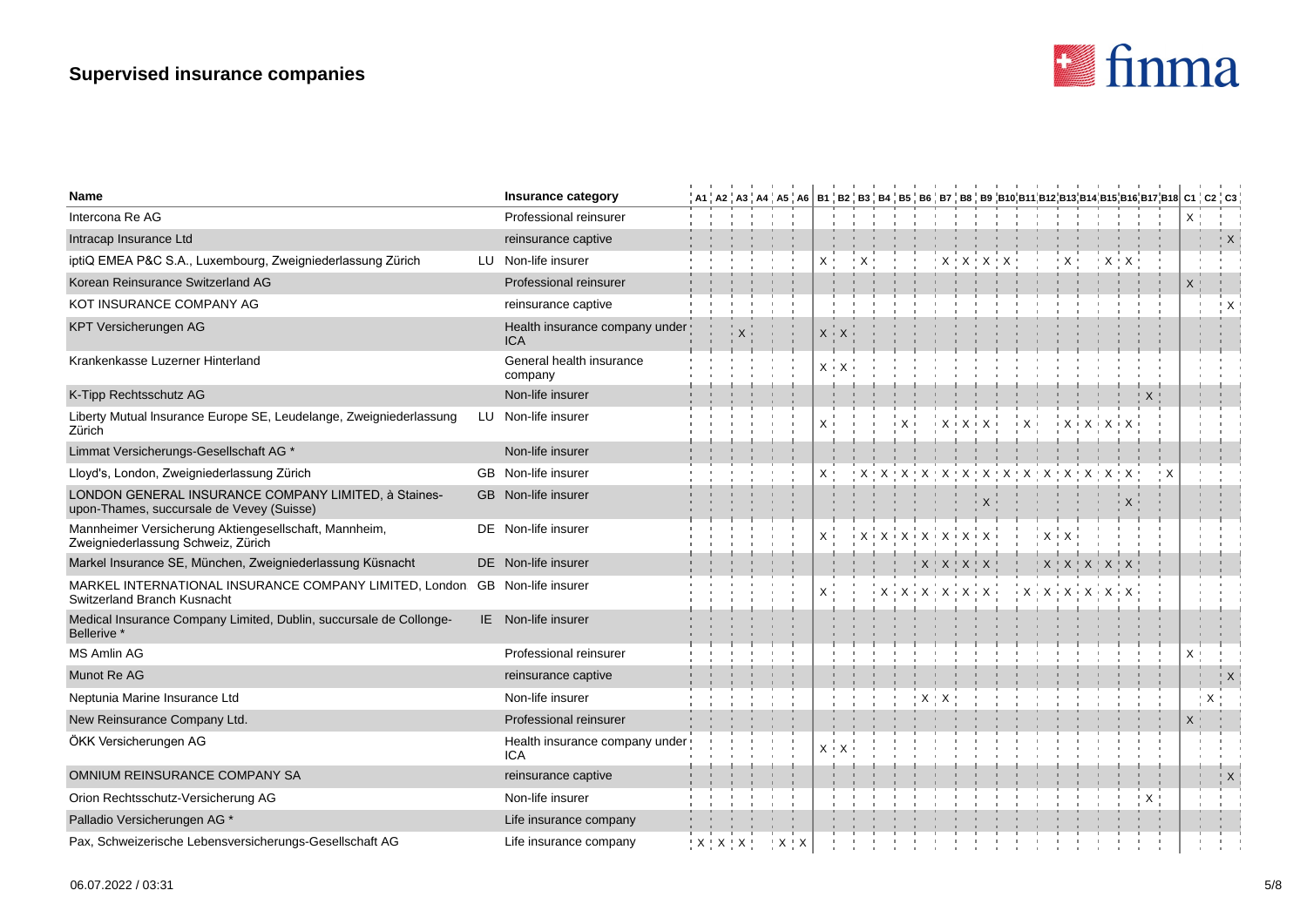

| <b>Name</b>                                                                                        | Insurance category                           |  |                                 |  |             | A1   A2   A3   A4   A5   A6   B1   B2   B3   B4   B5   B6   B7   B8   B9  B10 B11 B12 B13 B14 B15 B16 B17 B18  C1   C2   C3 |                             |         |  |               |  |  |          |   |              |              |
|----------------------------------------------------------------------------------------------------|----------------------------------------------|--|---------------------------------|--|-------------|-----------------------------------------------------------------------------------------------------------------------------|-----------------------------|---------|--|---------------|--|--|----------|---|--------------|--------------|
| Peak Reinsurance AG                                                                                | Professional reinsurer                       |  |                                 |  |             |                                                                                                                             |                             |         |  |               |  |  |          |   | X            |              |
| Pirelli Group Reinsurance Company SA                                                               | reinsurance captive                          |  |                                 |  |             |                                                                                                                             |                             |         |  |               |  |  |          |   |              | ĻΧ           |
| Plastic Omnium Re AG                                                                               | reinsurance captive                          |  |                                 |  |             |                                                                                                                             |                             |         |  |               |  |  |          |   |              | $\mathsf{K}$ |
| Probus Insurance Company Europe Designated Activity Company,<br>Dublin, Zweigniederlassung Zürich* | IE Non-life insurer                          |  |                                 |  |             |                                                                                                                             |                             |         |  |               |  |  |          |   |              |              |
| Protekta Rechtsschutz-Versicherung AG                                                              | Non-life insurer                             |  |                                 |  |             |                                                                                                                             |                             |         |  |               |  |  |          |   |              |              |
| QBE UK Limited, London, Zweigniederlassung Schweiz, Lausanne *                                     | GB Non-life insurer                          |  |                                 |  |             |                                                                                                                             |                             |         |  |               |  |  |          |   |              |              |
| <b>Readel SA</b>                                                                                   | reinsurance captive                          |  |                                 |  |             |                                                                                                                             |                             |         |  |               |  |  |          |   |              | ∣X           |
| RenaissanceRe Europe AG                                                                            | Professional reinsurer                       |  |                                 |  |             |                                                                                                                             |                             |         |  |               |  |  |          |   | X            |              |
| rhenusana                                                                                          | General health insurance<br>company          |  |                                 |  |             |                                                                                                                             |                             |         |  |               |  |  |          |   |              |              |
| Ribura Ltd                                                                                         | reinsurance captive                          |  |                                 |  |             |                                                                                                                             |                             |         |  |               |  |  |          |   |              |              |
| <b>RVK Rück AG</b>                                                                                 | Professional reinsurer                       |  |                                 |  |             |                                                                                                                             |                             |         |  |               |  |  |          |   |              |              |
| Sanitas Privatversicherungen AG                                                                    | Health insurance company under<br><b>ICA</b> |  |                                 |  |             |                                                                                                                             |                             |         |  |               |  |  |          |   |              |              |
| SC, SwissCaution SA                                                                                | Non-life insurer                             |  |                                 |  |             |                                                                                                                             |                             |         |  |               |  |  |          |   |              |              |
| Schweizerische Hagel-Versicherungs-Gesellschaft, Genossenschaft                                    | Non-life insurer                             |  |                                 |  |             |                                                                                                                             |                             | $X + X$ |  |               |  |  |          |   |              |              |
| Schweizerische Mobiliar Lebensversicherungs-Gesellschaft AG                                        | Life insurance company                       |  | $X$ $X$ $X$ $X$ $X$ $X$ $X$ $X$ |  |             |                                                                                                                             |                             |         |  |               |  |  |          |   |              |              |
| Schweizerische Mobiliar Versicherungsgesellschaft AG                                               | Non-life insurer                             |  |                                 |  |             |                                                                                                                             |                             |         |  |               |  |  |          | X | $\mathbf{X}$ |              |
| Schweizerische Rückversicherungs-Gesellschaft AG                                                   | Professional reinsurer                       |  |                                 |  |             |                                                                                                                             |                             |         |  |               |  |  |          |   | X.           |              |
| SIGNAL IDUNA Rückversicherungs AG                                                                  | Professional reinsurer                       |  |                                 |  |             |                                                                                                                             |                             |         |  |               |  |  |          |   | X            |              |
| Sigurd Rück AG                                                                                     | reinsurance captive                          |  |                                 |  |             |                                                                                                                             |                             |         |  |               |  |  |          |   |              | <u>"</u> X   |
| Simpego Versicherungen AG                                                                          | Non-life insurer                             |  |                                 |  |             |                                                                                                                             |                             |         |  |               |  |  |          |   |              |              |
| Société d'assurance dommages FRV SA                                                                | Non-life insurer                             |  |                                 |  |             |                                                                                                                             |                             |         |  |               |  |  |          |   |              |              |
| Société rurale d'assurance de protection juridique FRV SA                                          | Non-life insurer                             |  |                                 |  |             |                                                                                                                             |                             |         |  |               |  |  |          |   |              |              |
| sodalis gesundheitsgruppe                                                                          | General health insurance<br>company          |  |                                 |  |             |                                                                                                                             |                             |         |  |               |  |  |          |   |              |              |
| Solen Versicherungen AG                                                                            | Non-life insurer                             |  |                                 |  |             |                                                                                                                             | $X$ $X$ $X$ $X$ $X$ $X$ $Y$ |         |  | X   X   X   X |  |  |          |   | $\mathsf{X}$ |              |
| Solid Försäkringsaktiebolag, Helsingborg, Swiss Branch Fribourg                                    | SE Non-life insurer                          |  |                                 |  |             |                                                                                                                             |                             |         |  |               |  |  | " X      |   |              |              |
| Solida Versicherungen AG                                                                           | Non-life insurer                             |  |                                 |  | $X \perp X$ |                                                                                                                             |                             |         |  |               |  |  | $\times$ |   | ! X          |              |
| Sonepar International Re SA                                                                        | reinsurance captive                          |  |                                 |  |             |                                                                                                                             |                             |         |  |               |  |  |          |   |              |              |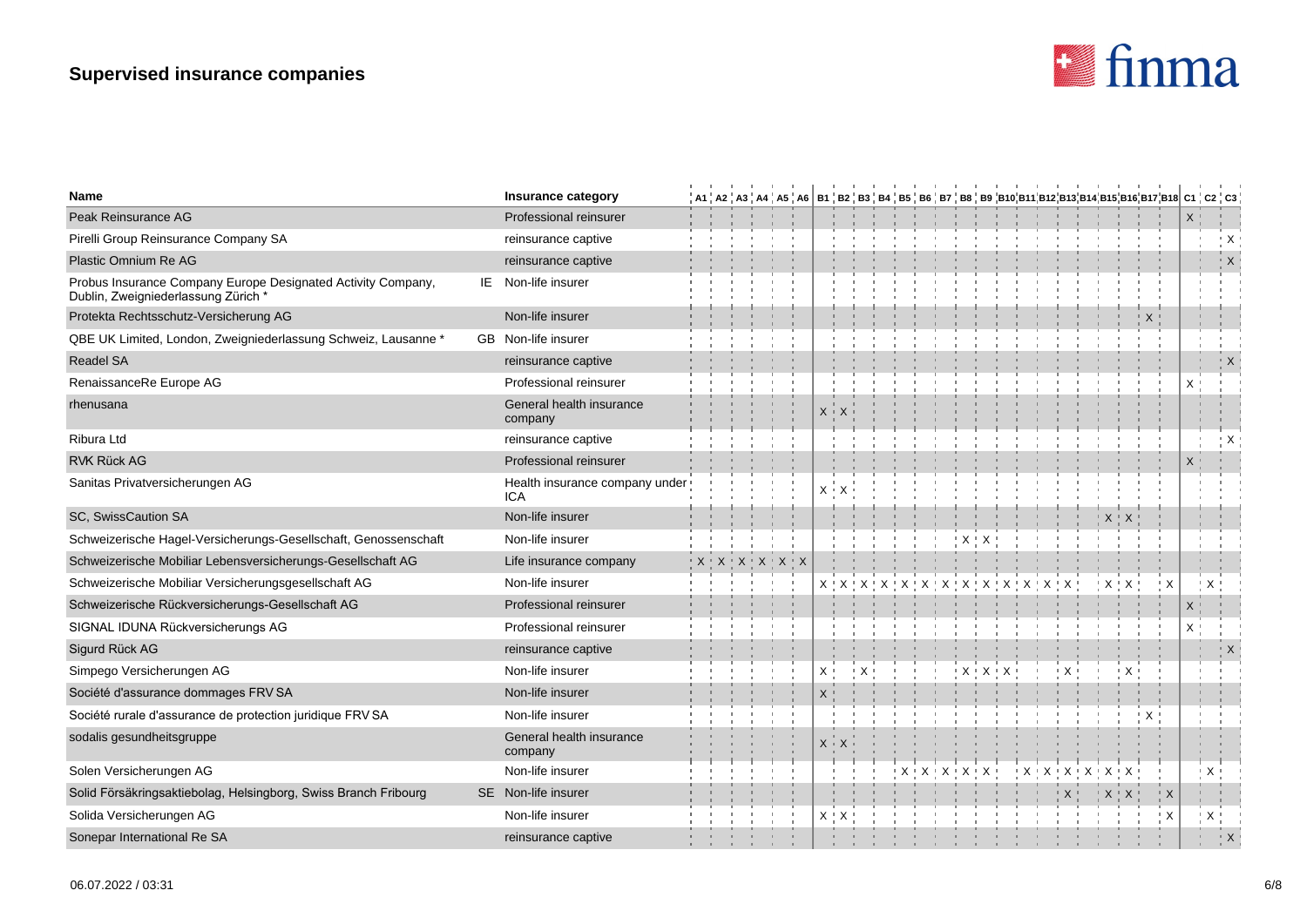# **Supervised insurance companies**



| <b>Name</b>                                                                      | Insurance category                           |  |                                     |  |         |  |             |                             |  |                                      |         |  |                                |  |  | , A1 , A2 , A3 , A4 , A5 , A6 │B1 , B2 , B3 , B4 , B5 , B6 , B7 , B8 , B9 ,B10,B11,B12,B13,B14,B15,B16,B17,B18 C1 , C2 , C3 , |             |              |  |
|----------------------------------------------------------------------------------|----------------------------------------------|--|-------------------------------------|--|---------|--|-------------|-----------------------------|--|--------------------------------------|---------|--|--------------------------------|--|--|-------------------------------------------------------------------------------------------------------------------------------|-------------|--------------|--|
| SOS Evasan SA*                                                                   | Non-life insurer                             |  |                                     |  |         |  |             |                             |  |                                      |         |  |                                |  |  |                                                                                                                               |             |              |  |
| Starr International Insurance (Switzerland) AG                                   | Non-life insurer                             |  |                                     |  |         |  |             | $X$ $X$ $X$ $X$ $X$ $X$ $Y$ |  |                                      |         |  | $\mathsf{X} \times \mathsf{X}$ |  |  |                                                                                                                               |             | " X "        |  |
| Sten Met Insurance AG                                                            | Non-life insurer                             |  |                                     |  |         |  |             |                             |  |                                      | $+X+X+$ |  |                                |  |  |                                                                                                                               |             |              |  |
| Stena Insurance AG                                                               | Non-life insurer                             |  |                                     |  |         |  |             |                             |  | $\uparrow$ X $\uparrow$ X $\uparrow$ |         |  |                                |  |  |                                                                                                                               |             |              |  |
| Stiftung Krankenkasse Wädenswil                                                  | General health insurance<br>company          |  |                                     |  |         |  |             |                             |  |                                      |         |  |                                |  |  |                                                                                                                               |             |              |  |
| Sumiswalder Krankenkasse                                                         | General health insurance<br>company          |  |                                     |  |         |  |             |                             |  |                                      |         |  |                                |  |  |                                                                                                                               |             |              |  |
| SWICA Krankenversicherung AG                                                     | General health insurance<br>company          |  |                                     |  | X +     |  |             |                             |  |                                      |         |  |                                |  |  |                                                                                                                               |             |              |  |
| SWICA Versicherungen AG                                                          | Health insurance company under<br><b>ICA</b> |  |                                     |  |         |  |             |                             |  |                                      |         |  |                                |  |  |                                                                                                                               |             |              |  |
| Swiss Life AG                                                                    | Life insurance company                       |  | $X$ $X$ $X$ $X$ $X$ $X$ $X$ $X$ $X$ |  |         |  |             |                             |  |                                      |         |  |                                |  |  |                                                                                                                               |             |              |  |
| Swiss Re International SE, Luxembourg, Zurich Branch                             | LU Non-life insurer                          |  |                                     |  |         |  |             |                             |  |                                      |         |  |                                |  |  |                                                                                                                               |             |              |  |
| Swiss Re Nexus Reinsurance Gesellschaft AG                                       | Professional reinsurer                       |  |                                     |  |         |  |             |                             |  |                                      |         |  |                                |  |  |                                                                                                                               | $X$ $\cdot$ |              |  |
| Swissgaranta Versicherungsgenossenschaft                                         | Non-life insurer                             |  |                                     |  |         |  |             |                             |  |                                      |         |  |                                |  |  |                                                                                                                               |             |              |  |
| Sympany Versicherungen AG                                                        | Health insurance company under<br><b>ICA</b> |  |                                     |  | $X + X$ |  |             |                             |  |                                      |         |  |                                |  |  |                                                                                                                               |             |              |  |
| Syngenta Rückversicherung AG                                                     | reinsurance captive                          |  |                                     |  |         |  |             |                             |  |                                      |         |  |                                |  |  |                                                                                                                               |             |              |  |
| <b>TAS Assurances SA</b>                                                         | Non-life insurer                             |  |                                     |  |         |  |             |                             |  |                                      |         |  |                                |  |  |                                                                                                                               |             |              |  |
| The Toa 21st Century Reinsurance Company Ltd.                                    | Professional reinsurer                       |  |                                     |  |         |  |             |                             |  |                                      |         |  |                                |  |  |                                                                                                                               |             |              |  |
| Tryg Forsikring A/S, Ballerup, Zweigniederlassung Zürich (Schweiz)               | DK Non-life insurer                          |  |                                     |  |         |  |             |                             |  |                                      |         |  |                                |  |  |                                                                                                                               |             |              |  |
| TSM Compagnie d'Assurances, Société coopérative                                  | Non-life insurer                             |  |                                     |  |         |  | ' X ' X ' - |                             |  |                                      |         |  |                                |  |  |                                                                                                                               |             |              |  |
| UNIQA Österreich Versicherungen AG, Wien, Zweigniederlassung<br>Zürich           | AT Non-life insurer                          |  |                                     |  |         |  |             |                             |  |                                      |         |  |                                |  |  |                                                                                                                               |             |              |  |
| <b>UNIQA Re AG</b>                                                               | Professional reinsurer                       |  |                                     |  |         |  |             |                             |  |                                      |         |  |                                |  |  |                                                                                                                               |             |              |  |
| Utmost Worldwide Limited, St Peter Port, Zweigniederlassung Schweiz,<br>Adliswil | GG Life insurance company                    |  |                                     |  |         |  |             |                             |  |                                      |         |  |                                |  |  |                                                                                                                               |             |              |  |
| Validus Reinsurance (Switzerland) Ltd                                            | Professional reinsurer                       |  |                                     |  |         |  |             |                             |  |                                      |         |  |                                |  |  |                                                                                                                               |             |              |  |
| VANDEMOORTELE Rückversicherung AG *                                              | reinsurance captive                          |  |                                     |  |         |  |             |                             |  |                                      |         |  |                                |  |  |                                                                                                                               |             |              |  |
| VAUDOISE GENERALE, Compagnie d'Assurances SA                                     | Non-life insurer                             |  |                                     |  |         |  |             |                             |  |                                      |         |  |                                |  |  |                                                                                                                               |             | $\mathsf{X}$ |  |
| VAUDOISE VIE, Compagnie d'Assurances SA                                          | Life insurance company                       |  | $X$ $X$ $Y$ $Y$ $X$ $X$             |  |         |  |             |                             |  |                                      |         |  |                                |  |  |                                                                                                                               |             |              |  |